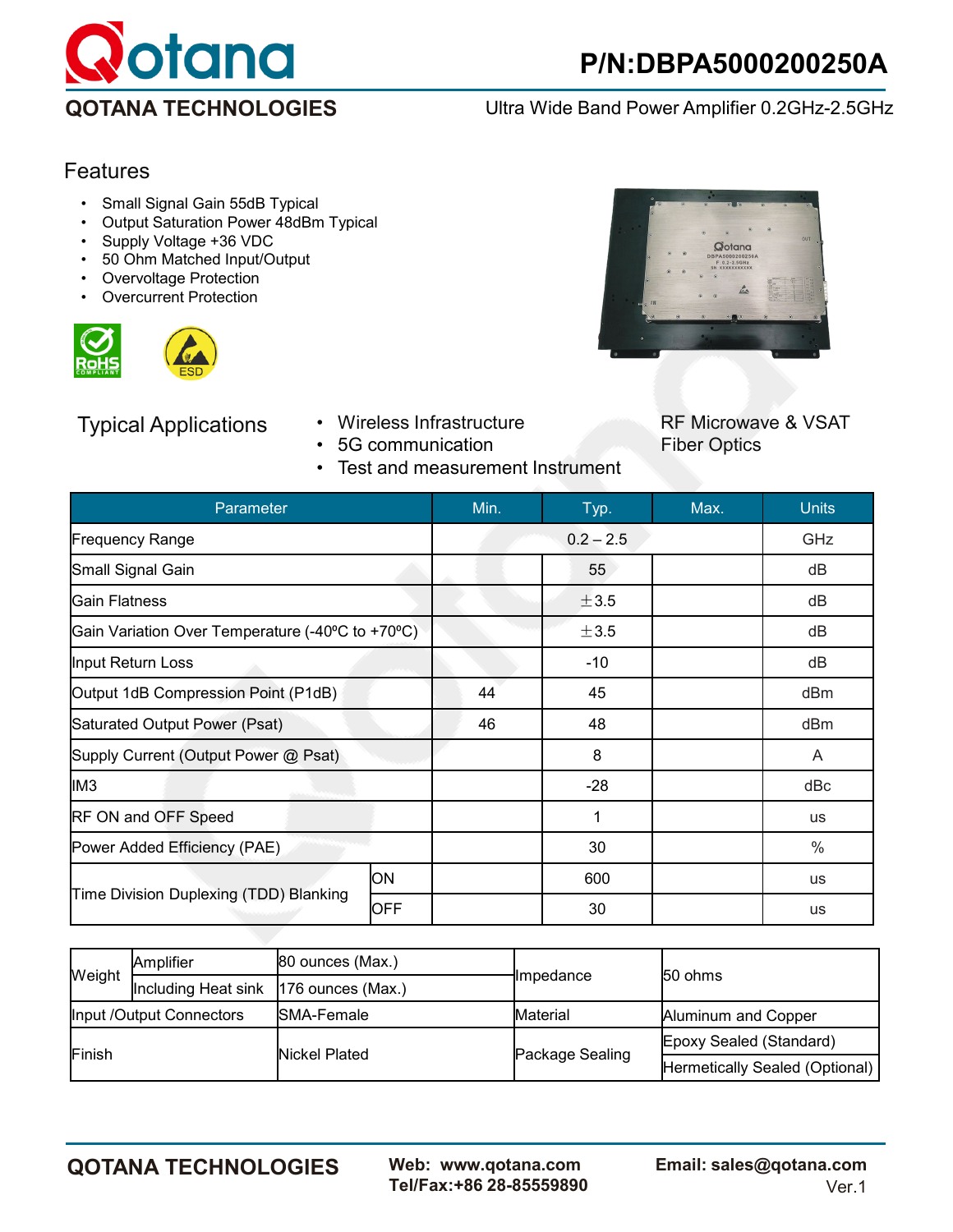# **otana**

## Absolute Maximum Ratings

| Supply Voltage Range  +34 VDC to +38 VDC |                                                 |
|------------------------------------------|-------------------------------------------------|
|                                          | *RF Input Power (RFIN) Psat - Large Signal Gain |

| <b>Biasing Up Procedure</b> |                                                                                                             |  |  |  |
|-----------------------------|-------------------------------------------------------------------------------------------------------------|--|--|--|
| Step 1                      | Connect ground                                                                                              |  |  |  |
| Step 2                      | Connect input and output with 50 Ohm<br>source/load.<br>(In band $VSWR < 1.9:1$ or $>10dB$ return<br>loss.) |  |  |  |
| Step 3                      | Connect +36 VDC and make sure power<br>supply can handle max current.                                       |  |  |  |
| <b>Power OFF Procedure</b>  |                                                                                                             |  |  |  |
| Step 1                      | Turn off +36 VDC                                                                                            |  |  |  |
| Step 2                      | Remove +36 VDC Connection                                                                                   |  |  |  |
| Step 3                      | Remove RF Connection                                                                                        |  |  |  |
| Step 4                      |                                                                                                             |  |  |  |

## **QOTANA TECHNOLOGIES** Ultra Wide Band Power Amplifier 0.2GHz-2.5GHz

| <b>Environmental Specifications</b> |                                                                                         |  |  |
|-------------------------------------|-----------------------------------------------------------------------------------------|--|--|
| Operational<br>Temperature          | -40°C~+70°C                                                                             |  |  |
| Storage<br>Temperature              | $-50^{\circ}$ C $-+105^{\circ}$ C                                                       |  |  |
| Altitude                            | 30,000 ft. (Epoxy Sealed<br>Controlled environment)                                     |  |  |
|                                     | 60,000 ft. 1.0psi min<br>(Hermetically Sealed Un-<br>controlled environment) (Optional) |  |  |
| **Vibration                         | 25g RMS (15 degrees 2KHz)<br>endurance, 1 hour per axis                                 |  |  |
| Humidity                            | 100% RH at 35°c, 95%RH at 40°c                                                          |  |  |
| Shock                               | 20G for 11msec half sine wave,3<br>axis both directions                                 |  |  |

\*Maximum RF input power is set to assure safety of amplifier. Input power may be increased at own risk to achieve full power of amplifier. Please reference gain and power curves. \*\*For vibration testing details please see additional information section.

## **Outline Drawing:**

All Dimensions in mm (inches) Tolerances  $\pm 0.25$  [0.01]

## Heat Sink required during operation(Sold Separately)



Tel/Fax:+86 28-85559890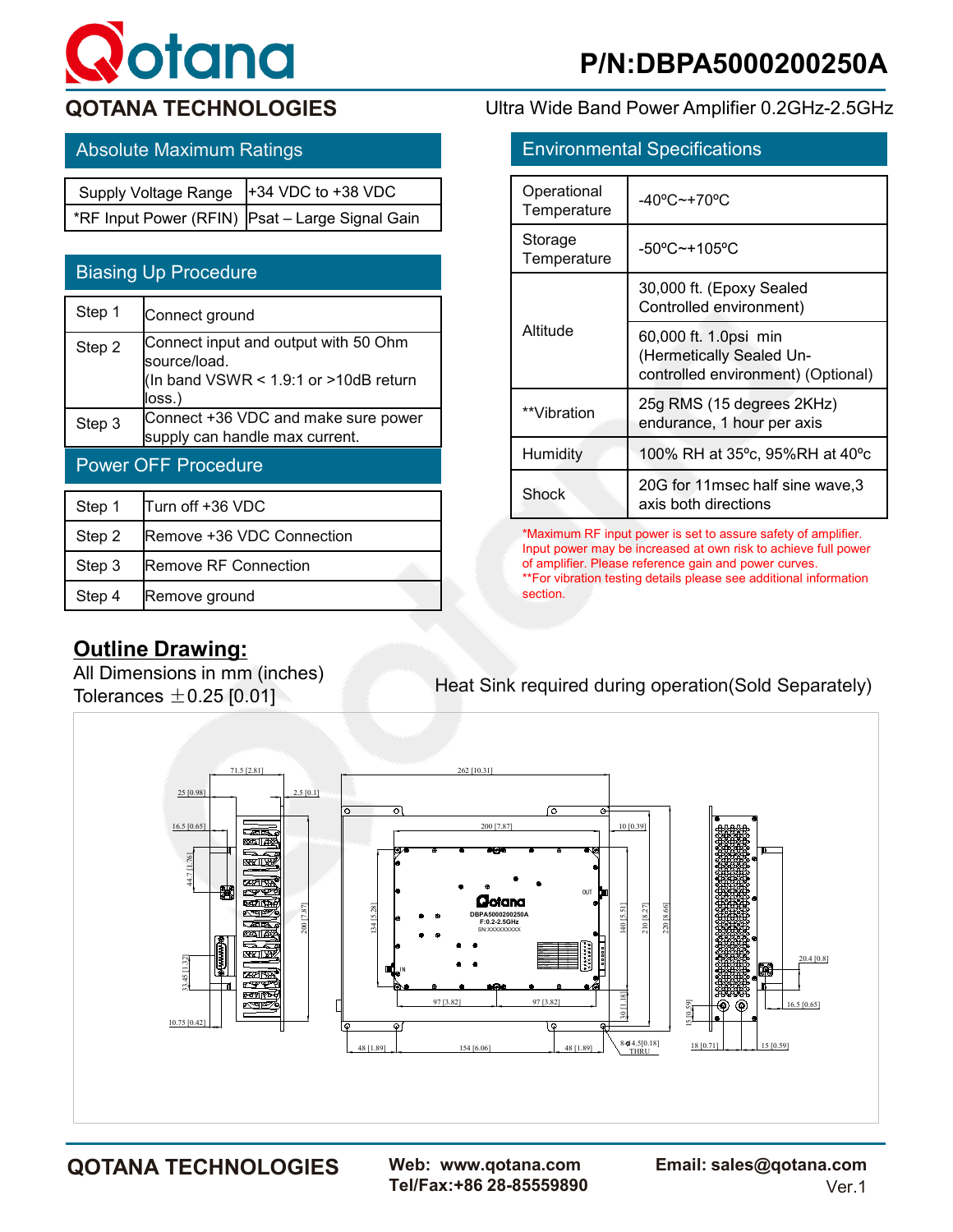

**QOTANA TECHNOLOGIES** Ultra Wide Band Power Amplifier 0.2GHz-2.5GHz

Protection Connector Table

Male D-Sub is on the housing The mating female part number: 172-E15-203R001



| Pin $#$        | <b>Name</b>                          | <b>Function</b> | <b>Initial State</b> | <b>Description</b>                                                             | Applied |
|----------------|--------------------------------------|-----------------|----------------------|--------------------------------------------------------------------------------|---------|
| 1, 2, 9, 10    | <b>VDD</b>                           | Power Supply    | $+36V$               | +36 VDC is supply Voltage                                                      | Yes     |
| 3,11           | <b>GND</b>                           | Ground          | <b>GND</b>           | Ground                                                                         | Yes     |
| $\overline{4}$ | +5V_USER                             | Power Supply    | $+5V$                | +5V DC is supplied for reference                                               | Yes     |
| 5              | <b>VSWR</b>                          | Indicator       | LOW                  | Pin will be latched to logic HIGH when output reflection is<br>over limit      | Yes     |
| $6\phantom{1}$ | <b>Gate Disable</b>                  | Control         | LOW                  | Applying logic HIGH disables gates of amplifiers                               | Yes     |
| $\overline{7}$ | <b>Drain Disable</b>                 | Control         | <b>LOW</b>           | Applying logic HIGH disables drains of amplifiers                              | Yes     |
| 8              | Reset                                | Control         | <b>HIGH</b>          | Resets PA when logic LOW is applied and released                               | Yes     |
| 12             | Switch<br><b>Disable</b>             | Control         | <b>HIGH</b>          | Applying logic LOW switches off the RF signal                                  | Yes     |
| 13             | <b>RF</b> Input<br><b>Over Drive</b> | Indicator       | LOW                  | Pin will be latched to logic HIGH when input signal is over<br>limit           | Yes     |
| 14             | Over Temp                            | Indicator       | LOW                  | Pin will be latched to logic HIGH when amplifier is driven<br>over temperature | Yes     |
| 15             | Over Current                         | Indicator       | LOW                  | Pin will be latched to logic HIGH when drain current limit<br>is reached       | Yes     |

Notes:

• HIGH/LOW voltages are standard TTL signals 0.0V-0.8V = LOW. 2V-5V = HIGH. Input current is 10uA.

• Matching connector and cable will be shipped with the product.

• Applied=Yes means the feature is included. Applied=No means the feature is not included with this model.

• 5V reference supply can source 700mA.

• Indicator output signals can source 24mA.

**QOTANA TECHNOLOGIES Web: www.qotana.com Email: sales@qotana.com**  Tel/Fax:+86 28-85559890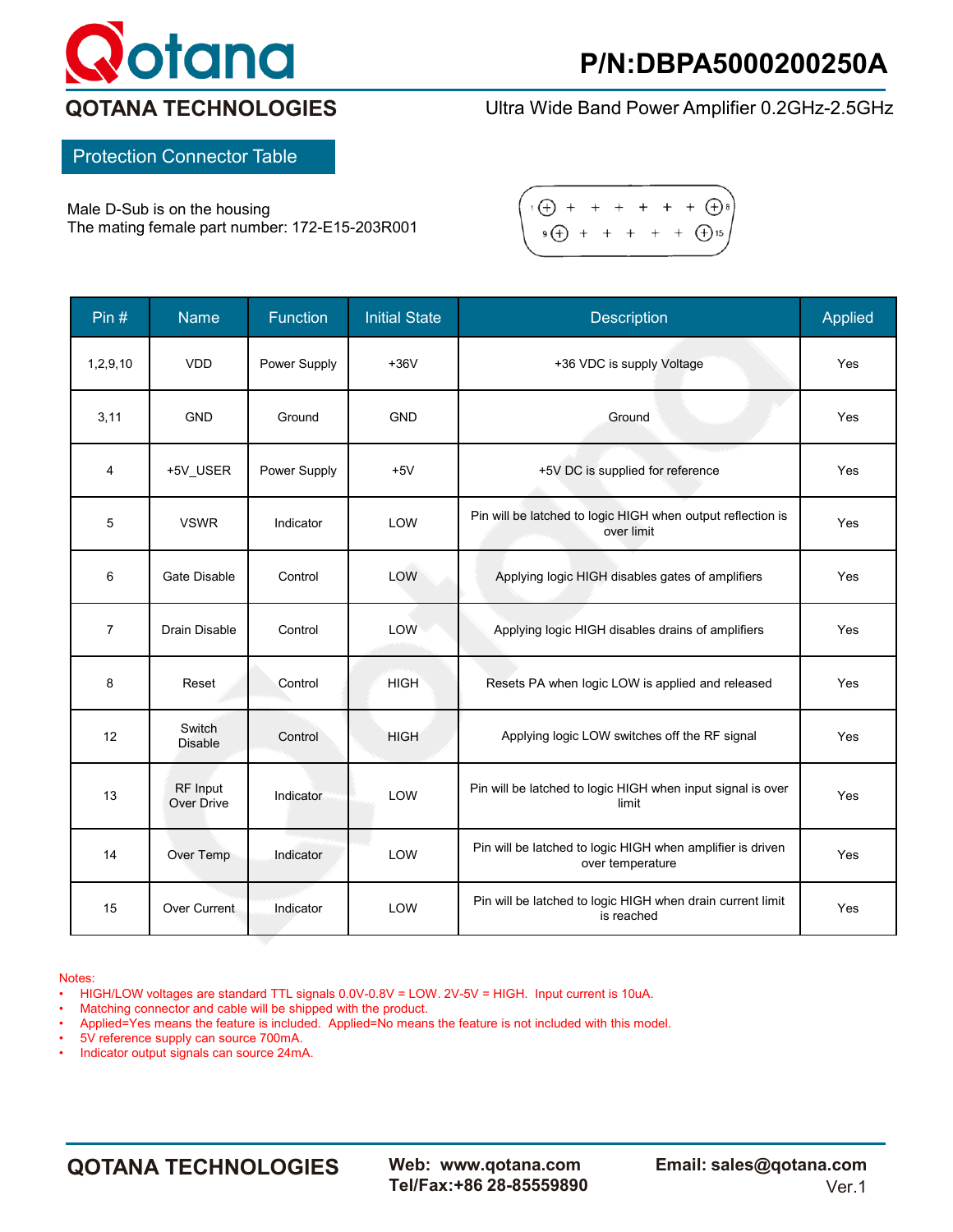# Rotana





### **Input Return Loss @-40**℃ **Isolation @-40**℃





**QOTANA TECHNOLOGIES** Ultra Wide Band Power Amplifier 0.2GHz-2.5GHz

## **Gain @+25**℃ **Input Return Loss @+25**℃







## **Gain @+70**℃ **Input Return Loss @+70**℃



Tel/Fax:+86 28-85559890

**QOTANA TECHNOLOGIES Web: www.qotana.com Email: sales@qotana.com**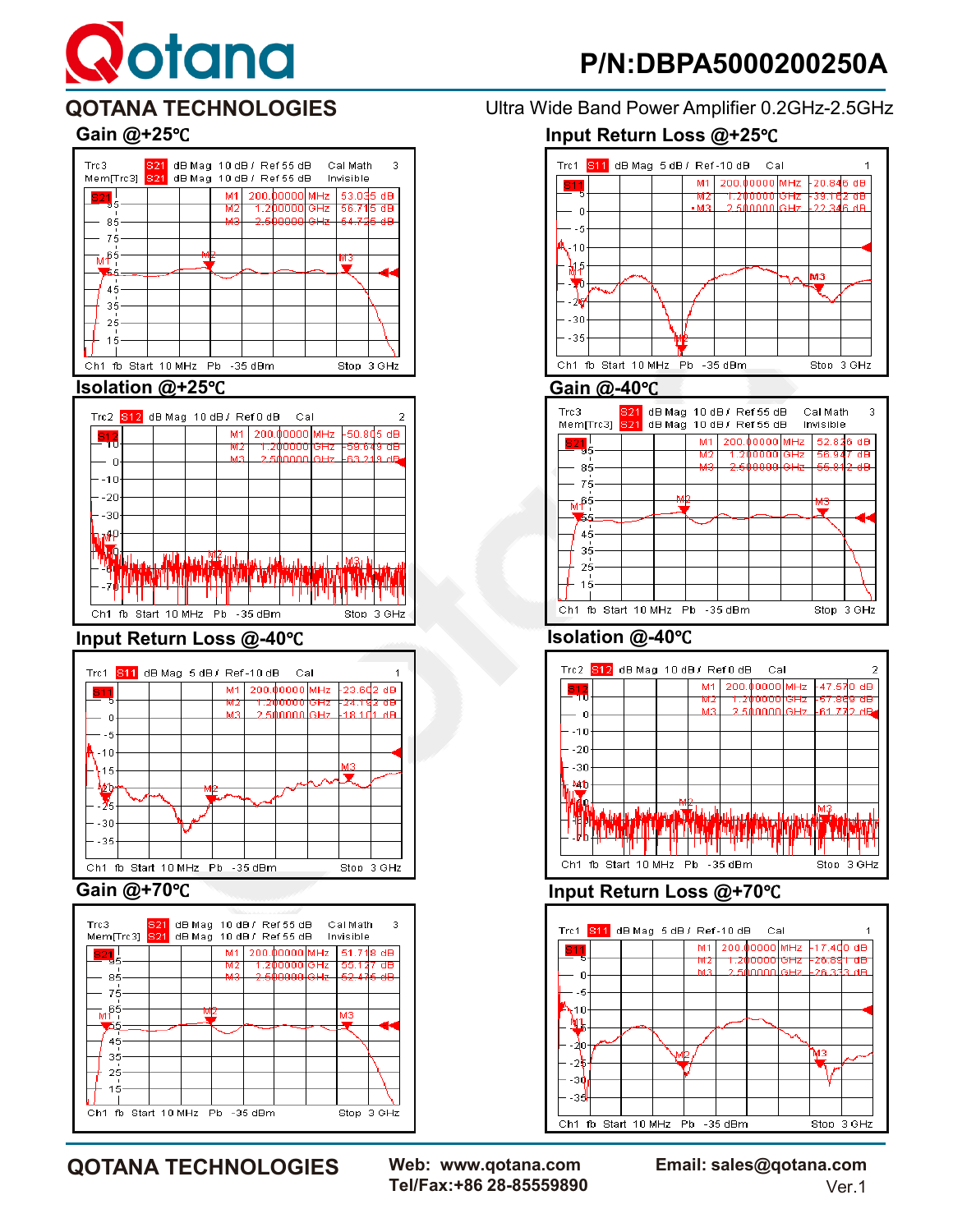# **Q**otana



#### **Current vs. Pout**



#### **Left IM3 vs. Pout**





**QOTANA TECHNOLOGIES Web: www.qotana.com Email: sales@qotana.com**  Tel/Fax:+86 28-85559890

**QOTANA TECHNOLOGIES** Ultra Wide Band Power Amplifier 0.2GHz-2.5GHz

## **Isolation @+70**℃ **Gain vs. Output Power**



## **Saturation Power vs. Frequency**



### **Right IM3 vs. Pout**



#### **Pout vs. Pin**

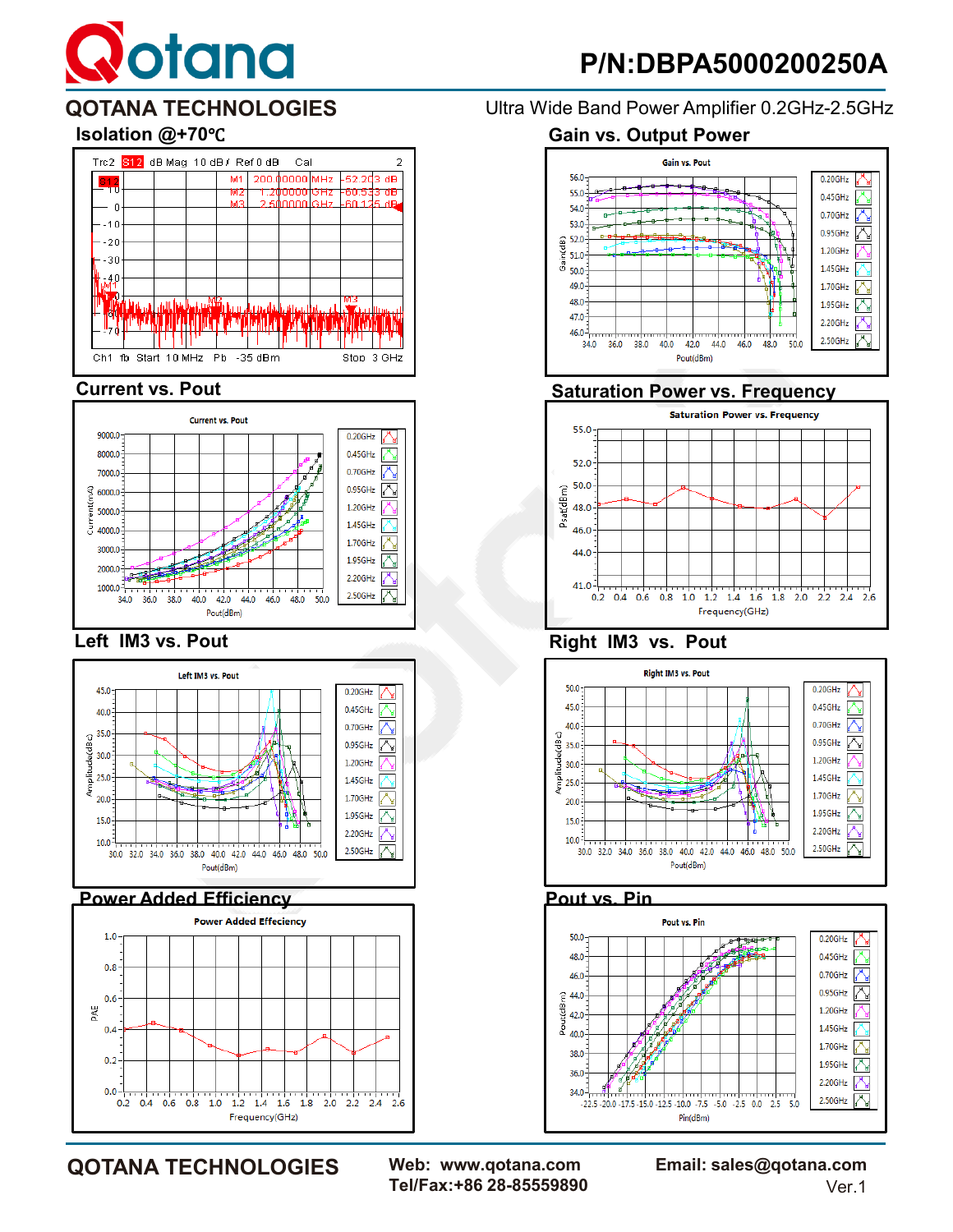

## **P/N:DBPA5000200250A**





#### **P1dB & P3dB vs. Frequency @+70**℃



### **Pout vs. Delta IM3 @-40** ℃





 $2.50$ GHz 因

Pout(dBm)

 $-50.0$ 

34.0

 $36.0$ 38.0 40.0 42.0 44.0 46.0 48.0 50.0

**QOTANA TECHNOLOGIES** Ultra Wide Band Power Amplifier 0.2GHz-2.5GHz

#### **P1dB – P5dB vs. Frequency@+25** ℃ **P1dB – P5dB vs. Frequency @-40**℃



## **Pout vs. Delta IM3 @+25 ℃**<br>Delta IM3 vs. Pout



#### **Pout vs. Delta IM3 @+70** ℃



#### **3rd Harmonic Wave Output Power**



**QOTANA TECHNOLOGIES Web: www.qotana.com Email: sales@qotana.com**  Tel/Fax:+86 28-85559890